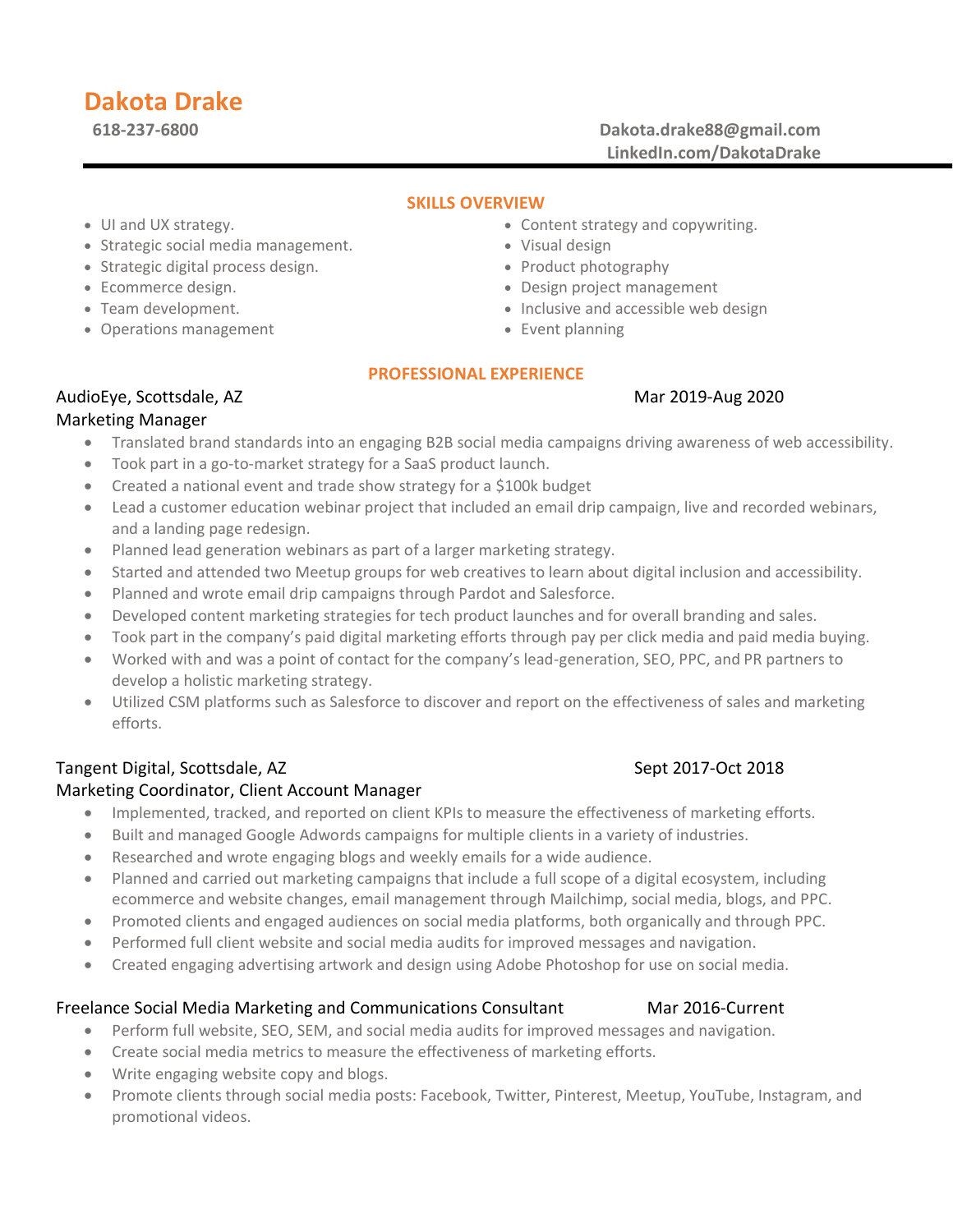- Design and implement SEO-friendly, targeted, message-specific marketing campaigns.
- Build and manage Google Adwords campaigns.

# Keith Brewer Consulting, Scottsdale, AZ Jan 2017-Aug 2017-Aug 2017

## Client Services and Marketing Manager

- Created reports of continuous improvement for clients based on on-site observations.
- Wrote training guides for clients' employees and trained them on best practices.
- Performed full website and social media audits with suggestions for change for client companies.
- Designed engaging and informative print materials using Publisher, Photoshop, and InDesign.
- Led and executed the complete redesign of the [www.kbrewerconsulting.com](http://www.kbrewerconsulting.com/) website using WordPress for optimized visual design, UX, and SEO.
- Filmed and edited promotional videos for clients to be used in emails and on client websites.

# Global Chamber, Scottsdale, AZ Chamber, Scottsdale, AZ Chamber, 2017

# Manager of Global Operations

- Facilitated the design of business processes to enhance efficiency and quality in a start-up environment.
- Assisted with the launches of over 60 new chapters, including managing events, website development, training, and marketing.
- Documented dynamic new processes by writing all company standard operating procedures for HQ, and all of our 60+ domestic and international branches.
- Developed metrics for tracking sales for 500 domestic and international metro areas.
- Built and monitored the ecommerce pages for the site, including designing UI and UX flow.
- Researched, implemented, and trained others on a CRM system that coordinated with three databases.
- Wrote training guides for all Executive Directors across the globe and with varied cultural and professional backgrounds.
- Designed and led all live training webinars with more than 50 on-boarding Executive Directors and was their main point of contact throughout their training.
- Led successful development of a monthly Virtual Event series for 10 months and started the Virtual Communities program.
- Planned and the documented events from start to finish, both on-site and online.
- Developed a membership tracking system for global membership outreach and involvement.
- Executed marketing plans, including social media strategy and writing copy for the website.

# Carlson Galleries, St. Louis, MO Carlson Carlson Context Carlson Context Context Context Context Context Context Context Context Context Context Context Context Context Context Context Context Context Context Context Conte

## Operations Manager, Product Photographer

- Oversaw the operations of the retail and e-commerce business with a high level of autonomy.
- Coordinated cross-functional activities between 4 departments.
- Managed sales updates and inventory records between two websites and 3 databases.
- Supervised logistics and coordination of domestic shipping.
- Performed professional photography of finished merchandise with a DSLR camera and Adobe Photoshop to list on the company website and Ebay.
- Interviewed, trained, and managed a team of 6 technical employees.

# Franklin Insights Marketing**,** St. Louis, MO May 2011-Oct 2011

# Account Executive and Manager

- Performed direct sales and marketing for Fortune 500 clients.
- Accountable for sales territories in the entire St. Louis area.
- Interviewed and trained sales professionals.
- Led weekly meetings of 2-10 professionals.